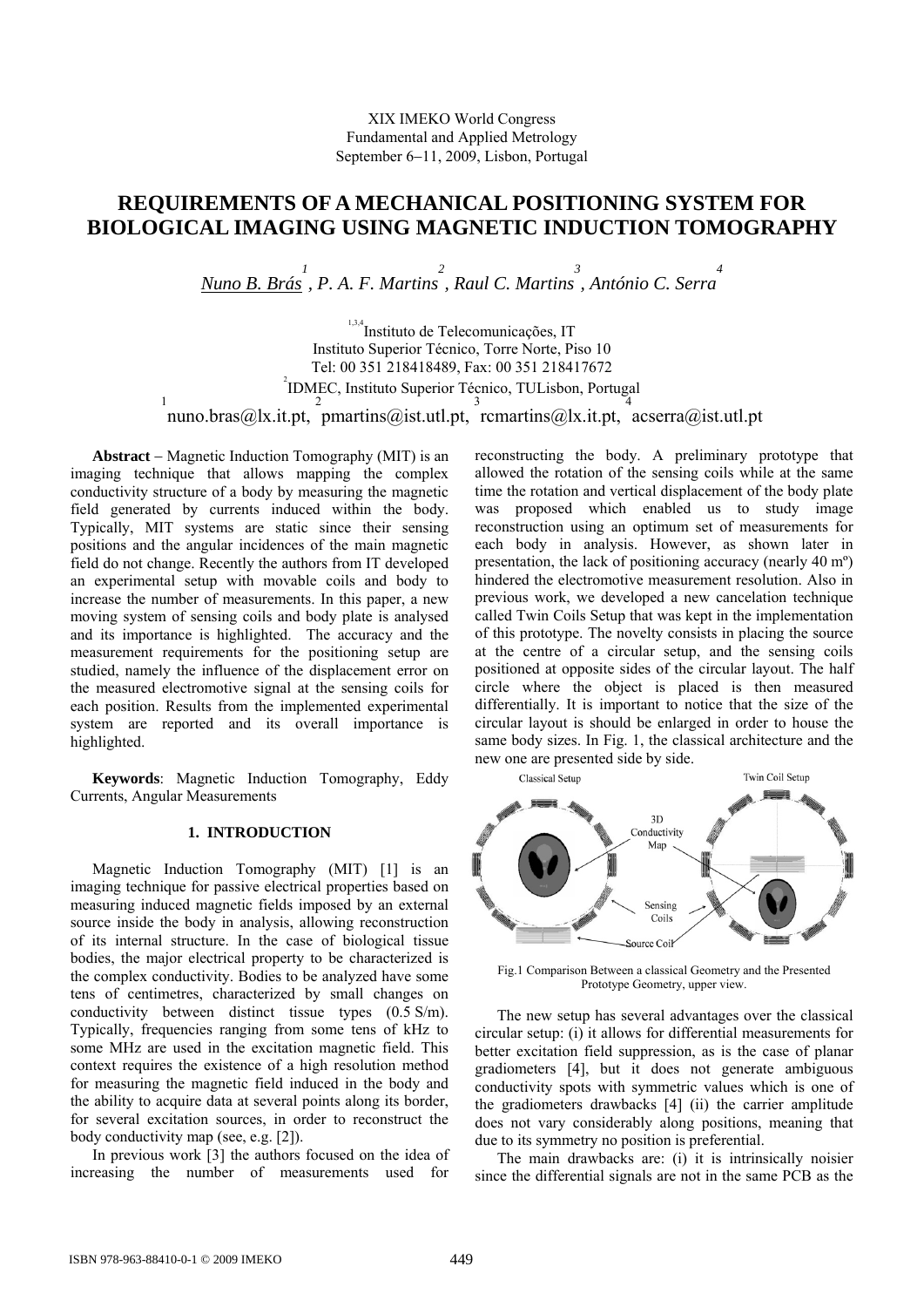planar gradiometer. (ii) Intrinsically to any system, there is a calibration process that has to be done *a priori*, which might give rise to additional errors in the case of a moving system.

 To understand the measurement requisites that compel the development of a high resolution positioning system, the implemented experimental acquisition scenario for this setup is described. The distance between sensing coils and the source is equal to the sensing circle radius, which is 20 cm. The source coil has a diameter of 5 cm while the sensing coils have a diameter of 3 cm. A 0.5 A current at 870 MHz fed to a coil source, given the setup geometry will induce an electromotive force of  $\sim$ 100 mV at each coil. This value was experimentally obtained.

In what concerns the necessary measuring conditions: the signal to be measured satisfies a Signal to Carrier Ratio (SCR) of  $10^{-7}$  [4]. This is the value that allows to measure biological tissues. In this condition, the necessary signal standard deviation is in the order of magnitude of tens of nV (since the carrier has 100mV amplitude).

In the case of the twin sensing coils setup it was experimentally found that a residual voltage is always present since no perfect geometric alignment between sensors and source coil exists. External interferences will always influence the differential measurement and no perfect balancing of each side of the twin sensing coil pair can be made. Residual signal amplitudes could be found between 10  $\mu$ V and 400  $\mu$ V when rotating the sensors (see section 3).

Since the residual amplitude is actually bigger than the signal to be measured and since it is not constant along the angular path, an a priori calibration has to be made. The procedure consists of identifying the residual value for each position to introduce it as compensation during the measurement stage. Since the residual voltage could be strongly dependent on the sensing coils position and, hence, change the position between calibration and measurement stages, the sensing coils positioning system is critical. Measurement itself is at stake. The other positioning components (rotation and vertical movement of the body plate) are not as important because they only reflect the acquisition positioning in the reconstruction process. However, they do not affect the measurement.

This paper is focused on the positioning accuracy of a new prototype where special concerns with the moving system were taken, along with a quantitative numerical study of how accurate it should be in order to reduce the angular positioning error propagated to the final measurements. First experimental results are shown, using the lowest resolution system. Error results from an imperfect calibration are presented for a moving acquisition scenario.

# **2. PROTOTYPE DESCRIPTION**

## *2.1. Mechanical Description*

The mechanical assembly of the new prototype provides three degrees of freedom. The sample holder can (i) rotate around its axis and (ii) move up and down while the support structure for the sensing coils (henceforth rotary table) can (iii) rotate around its axis (refer to the schematic plot of the degrees of freedom in Fig. 2). As said, the main component of the system is the rotary table. It is positioned over a fixed base and supports the sensing coil holders, placed at the rim (500 mm diameter), to turn around the vertical axis by approximately 240 degrees (although just 180 degrees are used).



The coil holders are radially adjustable (V-slots were

anticipated during the design for this purpose) and the contact between the rotary table and the base is made by two sets of glass balls rolling in between the upper and lower races. The glass balls ensure parallelism between the rotary table and the base while sleeve polymer bearings located at the outside diameter of the table prevent any other direction of motion. A frame is assembled over the rotary table in order to mount the support arm of an upper source coil holder.

The components of the mechanical system were manufactured from rods and plates of Polyoxymethylene (POM). There are no metallic components in order to avoid interference with the magnetic field. The overall design is corrosion and lubrication free making it ideal for a clean room environment. In Fig. 3, a photo of the setup is shown, with the V-slots and a detail of the millimetric screw which enables an improvement of the radial sensing coils positioning accuracy.



Fig.3 Photo of the prototype and detail of the millimetric screw used for positioning the sensing coils and improving the excitation field cancellation

## *2.2. Motor Driver and Angular/Displacement Sensing System*

The three degrees of freedom are controlled by a microcontroller that generates PWM signals to a H-Bridge.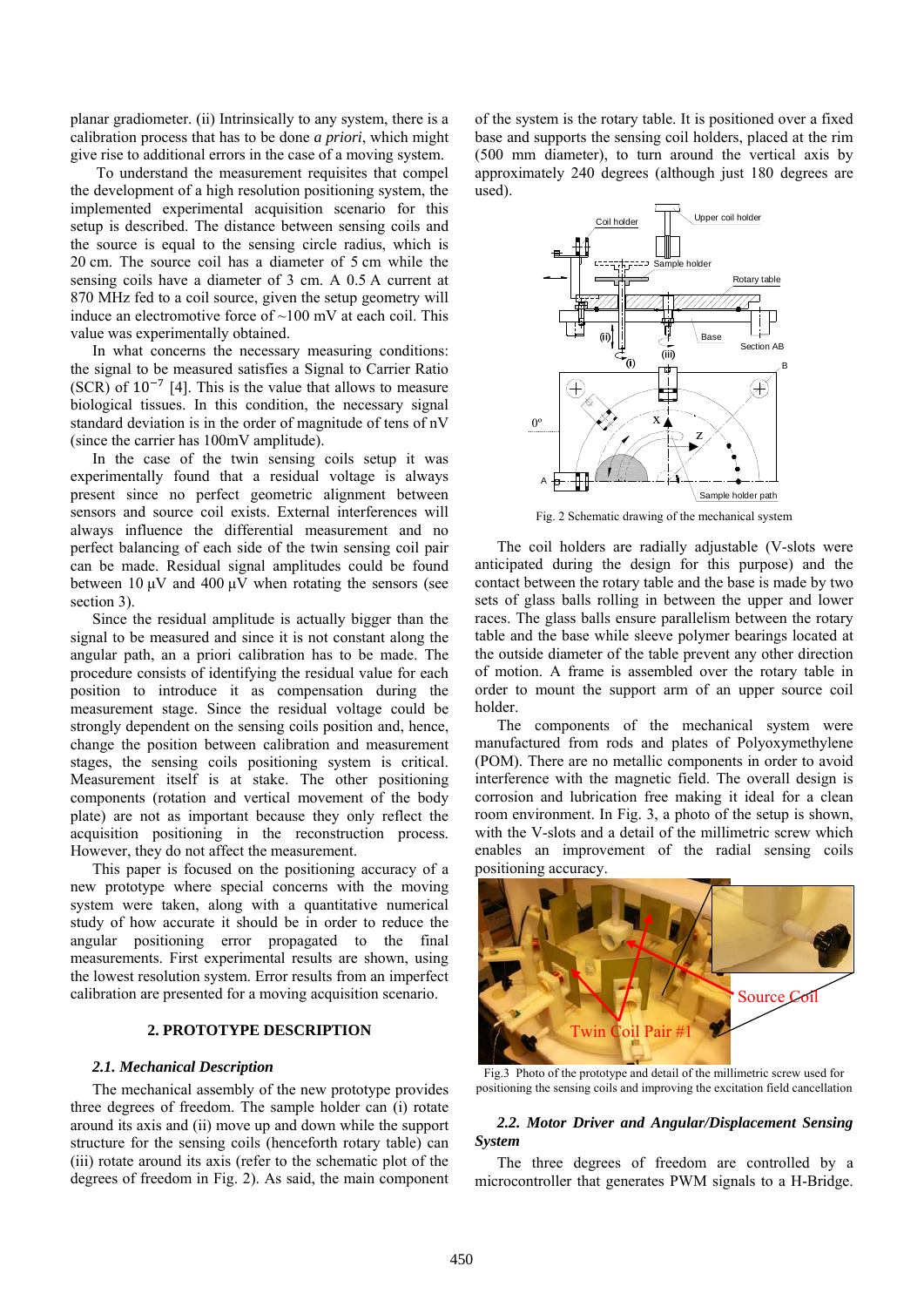The power signal is demultiplexed by the microcontroller using two relays to feed the correct DC motor. Absolute optical angular encoders are used to measure the angular sensing coils and the body plate position. The accuracy and resolution of these sensors are studied in the next chapter. A displacement encoder is used to measure the only linear displacement degree of freedom which is the body plate vertical position. All sensing signals are digital serial inputs of a 16-bit microcontroller and they are used in the feedback control of each motor. In Fig. 4 the referred system is depicted:



Fig.4 Schematic of the developed driver to control the three degrees of freedom.

#### *2.3. Electronic and Electromagnetic Description*

In an experimental scenario, 4 sensing coil pairs are placed over the rotary table. Moving the table 45º it is possible to cover any desired angular position within 180º (although coils cover the 360º angular space).

Each pair of opposite sensing coils is directly connected to a pre-amplification circuit input. As said, coils could be radially moved, positioned in such a way as to obtain the least residual signal for each twin sensing coil pair. The used source current can generate a 0.5 A amplitude sinewave at 870 kHz. Sensing coils are connected to differential shielded cables that are grounded at the pre-amplifier stage. Inside each shielded cable, the differential cables are twisted in order to reduce magnetic induction.



Fig. 5 Acquisition channel detail

 Two differential wires, each coming from a distinct sensing coil of the twin pair, are connected in order to subtract the electromotive forces, in an antiseries configuration. Inside each shielded cable, the differential cables are twisted in order to reduce magnetic induction. Two differential wires, each coming from a distinct sensing coil of the twin pair, are short circuited in order to subtract the electromotive forces.

Careful has been taken in creating symmetric paths for each twin coil signal, before adding the signals. Electrical capacitance shields based on orthogonal combs were applied to each coil (see Fig. 3). Since electrical disturbances in the

source are not a common mode perturbation in the twin pair, if this effect is not well cancelled it will be present in the residual signal as disturbances. The signal is fed into a differential amplifier with variable gain between 2 and 130. The ADC system used is a PXI 5105, with 12 bits, up to 60MS/s and 8 simultaneous sampling channels, using the lowest distortion input range, 200 mV peak to peak. At this moment just one twin coil pair is being acquired.

#### **3. RESULTS**

Two types of results are presented. Firstly, a numerical analysis is shown where the effect in the final measurement after calibration of the 5 mº angular positioning error is predicted. Secondly, a preliminary experimental calibration is presented showing how the positioning error affects the measurements.

## *3.1. Angular Positioning Error Propagation: Numerical Analysis and Experimental Results*

This section of the paper follows a previous study for the classical setup that was presented in reference [5] with the aim of extending the methodology to the new prototype. Here, a detailed study for the new geometry will be presented. The code was implemented in Matlab. The Biot-Savart equation was used to determine an approximated analytic solution to the electromotive forces generated in each coil when no body sample is placed in the body plate. The corresponding differential measurements obtained for each twin coil pair (residual value) is then easily approximated by subtracting the electromotive forces in each coil of a twin coil pair. As previously mentioned, for a completely aligned geometry, with no external interferences and a perfect balance between each side of the twin sensing coil pair, the residual value would be zero. However, if any of these requirements fail a non-zero residual value in any differential twin coil pair is measured. The simulation took into account the geometrical misalignment given by a small deviation of the source coil in respect to the centred position in the z axis (see Fig. 2). We analyzed several source coil misalignment values, from  $15 \mu m$  to  $10 \text{ cm}$ , corresponding to residual values from  $10 \mu V$  to  $50 \mu V$  ( $10 \mu V$  was the lowest residual value verified experimentally, although not completely resulting from geometric misalignments; 10 cm is a good maximum value in the linearity study of the residual electromotive value with the source displacement). In Fig. 5 a bi-logarithmic plot of the residual value versus the source coil misalignments is shown, enlightening how misalignments theoretically affect the measurements for three rotary table angles, 30º, 90º and 130º. Note that for these simulations a current value of 500 mA was used. A higher current value will increase linearly the electromotive error of the residual values.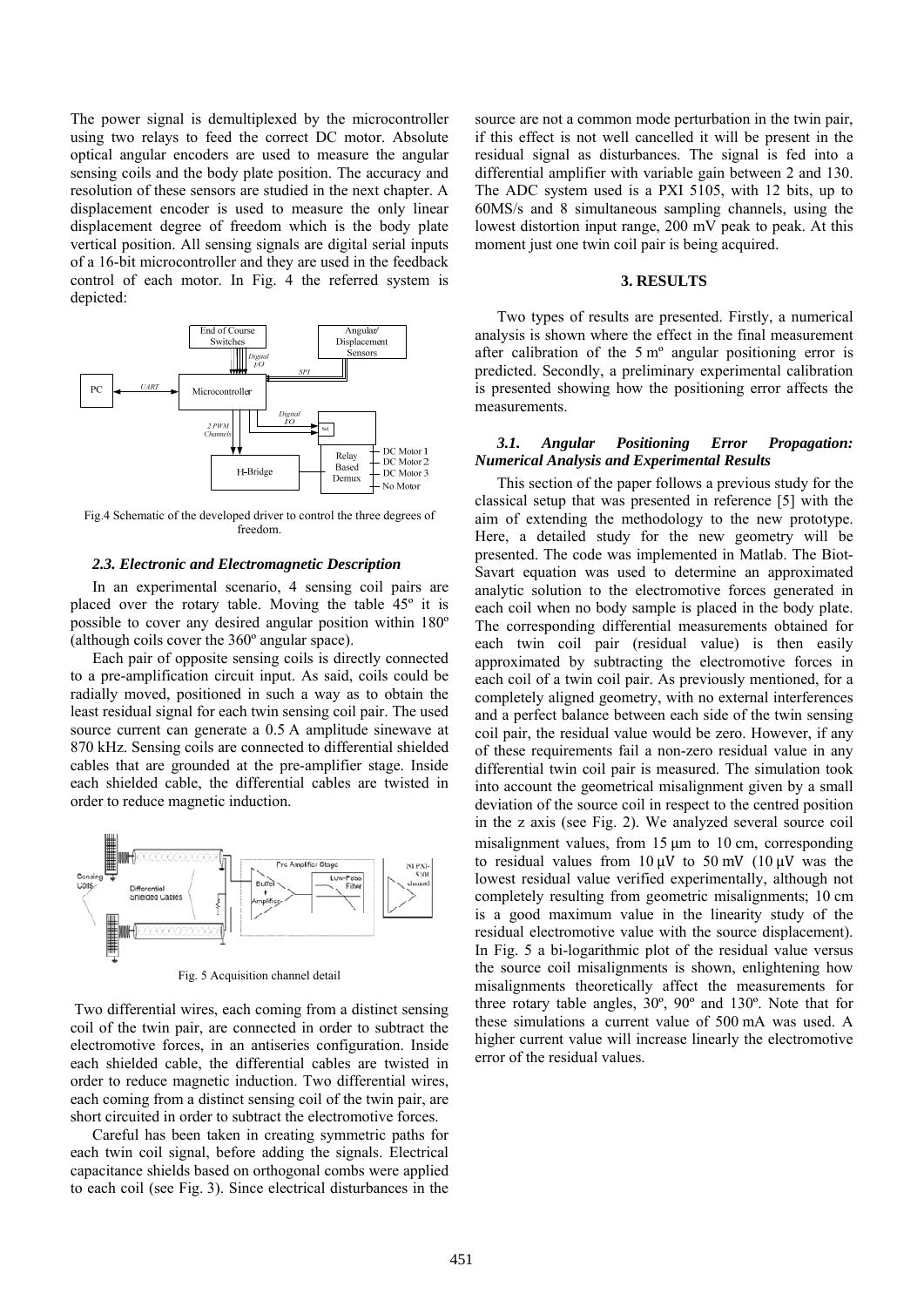

Fig. 6 Residual signal evolution with the Source Coil Misalignment for three position angles of the rotary table (30º, 90º and 130º).

The reference angle of the rotary table, 0º, is shown in Fig. 2. It is found that the relation between the displacement and the residual value is linear until the centimetre scale. This means that the influence of the error is linear for the scale of source coil misalignments that in practice are found.

The sensitivity of the resultant residual value to several angular misplacements between the calibration and the acquisition stage can be calculated by comparing the residuals from the correct position with residuals from the misplaced angular position.  $350 \mu V$  is a reasonable maximum residual value experimentally measured, which corresponds, according to the numerical simulation, to a source coil error in the z coordinate of 500  $\mu$ m. This value was used as the source coil positioning error in the next result. In Fig. 6, left side, a numerical simulation of three angular rotary table misplacement errors is presented: 40 mº, 5 m<sup>o</sup> and 100  $\mu$ <sup>o</sup>. An acquired angular profile along a 20  $\degree$  to 160<sup>°</sup> angular sweep of the rotary table is shown. Surprisingly, the relation between the angular errors and the resulting residual signal error is found to be linear. This relation is shown in the right side of Fig. 6.



Fig.7 Left Side: Simulated residual error profile due to 40mº, 5mº and  $100 \mu$ <sup>o</sup> misalignment errors between calibration and measurement stage; Right Side: Linear relation between the residual value and the angular misalignment errors between calibration and measurement stage.

In the left side of the figure three resolution sensors are studied: an equivalent 10 bit sensor (resolution used in the previous setup [5]) corresponding approximately to 0.24 º nominal resolution and  $\sim$  40 m<sup>o</sup> measured angular accuracy.

A 16 bit sensor, corresponding to  $\sim$  5 m<sup>o</sup> resolution and a 100  $\mu$ <sup>o</sup> equivalent resolution from a magnetic displacement sensor. In the last two cases only resolution was used since sensor accuracy has yet to be tested.

The validity of the calibration process and hence, the positioning system, is done by comparing the instability of the acquisition system for a fixed position and the angular profile after applying the calibration to a moving acquisition. In the next figure, this profile is shown for the 40 mº angular accuracy used in the first implemented prototype. Instead of having a continuous function, spikes are found due to inaccuracies in the positioning system.



Fig. 8 Residual profile after calibration along 160º for a 40mº accuracy positioning sensor and expected Differential Voltages. The relevant issue is the spikes in the Experimental (black) line due to inaccuracies in the positioning system.

We are setting up the sensing system for the other referred sensors, identifying mechanical hysteresis and other possible effects from the positioning feedback system.

## **4. CONCLUSIONS**

The impact of each mechanical degree of freedom on the final measurement of the sensing coils was presented. The sensing coil rotary table was studied in detail since its error has direct impact on the measurements.

On this subject, the angular position propagated error was studied in order to understand how small geometrical deviations can influence calibration and acquisition process. These studies lead to the conclusion that using a  $100 \mu^{\circ}$ resolution positioning system no influence on the measurement can be found on the acquired profile for a 500 mA current in the source coil, since the error is less than the order of magnitude to be measured, assuring in this way a consistent calibration process.

Other sources of error should be taken in consideration as external interferences and misbalancing of each side of the twin sensing coil pair, but their impact is more difficult to predict.

In this moment other geometries are being considered in order to reduce the effect of error displacements of sensing coils positioning, such as using a different alignment of the source coil. The impact of such geometry is being studied in terms of the reduction of the measured signal amplitude in the sensing coils for the same current values in the source coil.

It is important to enforce the relevance of this study. Since this system is able to move the sensing coils without